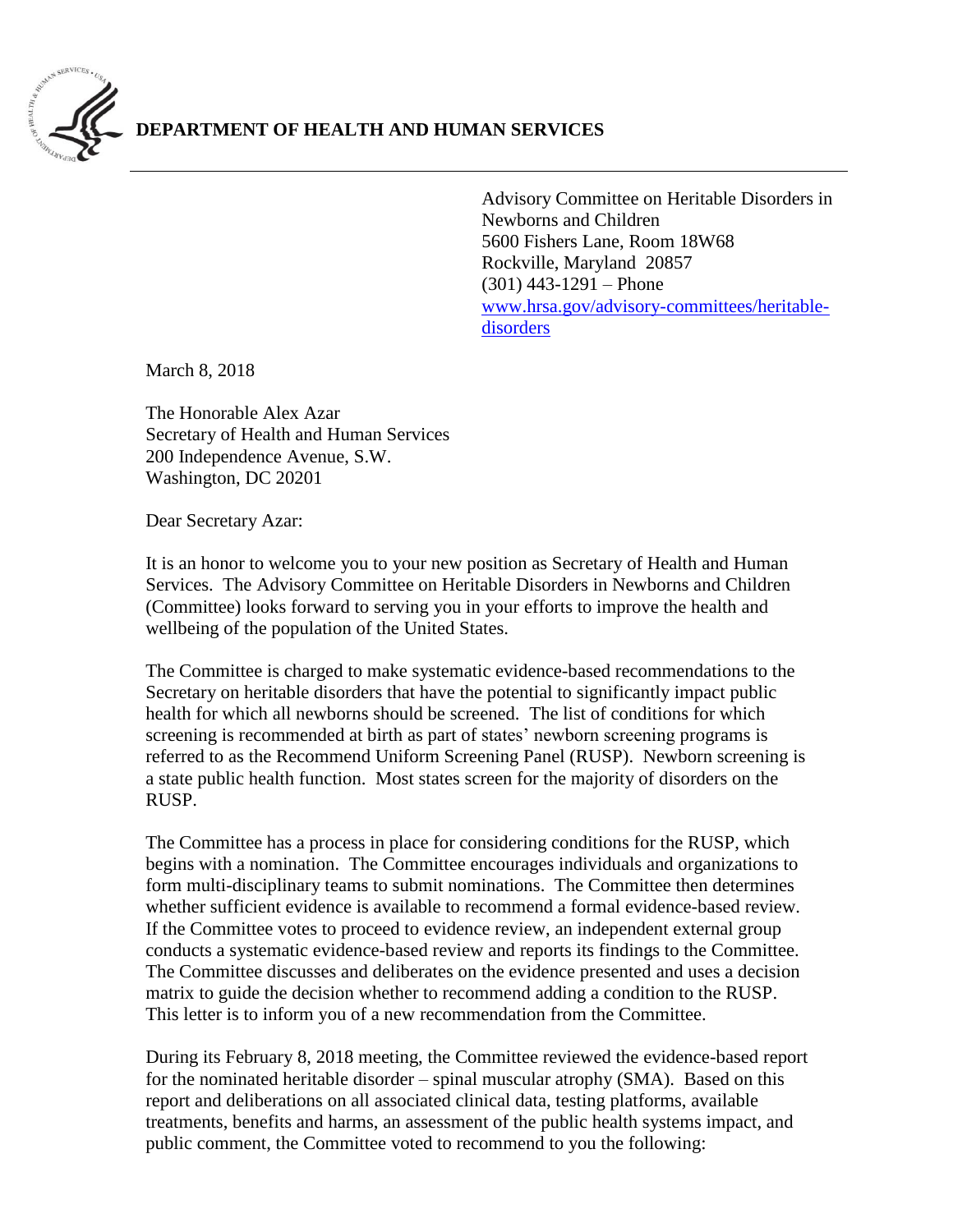Expand the Recommended Uniform Screening Panel (RUSP) to include the addition of spinal muscular atrophy (SMA) due to homozygous deletion of exon 7 in SMN1.

SMA is a heterogeneous group of inherited neuromuscular disorders affecting the motor neurons in the spinal cord and brainstem, resulting in motor weakness and atrophy. The estimated prevalence of SMA is 1 in 11,000 births. SMA is an autosomal recessive disorder caused by mutations in the Survival Motor Neuron 1 (SMN1) gene. Approximately 95% of cases are caused by a deletion of exon 7 in both alleles of SMN1. These changes result in the absence of production of the SMN protein. Without the SMN protein, motor neurons are lost leading to increasing muscle weakness and loss of muscle function. There is another gene, SMN2, which allows the production of small amounts (estimated <10%) of functional protein. More than one copy of SMN2 can be present in affected persons; the number of copies can influence the amount of functional protein made and slows the overall disease process.

The disease spectrum is divided into 5 types, based on age of onset and highest motor milestone achieved. Type 0 often leads to fetal loss or newborns with significant involvement and death in early infancy. Type I leads to progressive weakness in the first six months of life and death within the first few years of life (68% die by age 2 and 82% by age 4). Type II is associated with progressive weakness by 15 months of life and respiratory failure and death after the third decade of life. Types III and IV are associated with progressive weakness that develops after 1 year of life or in adulthood, and most individuals have a normal lifespan. It has been estimated that 54% of cases are Type I and 18% are Type II.

Until recently, intervention for SMA patients has been palliative care (nutritional support, physical therapy, and ventilation/respiratory support). In December 2016 the FDA approved the first targeted treatment for SMA, nusinersen. Nusinersen is an antisense oligonucleotide that alters splicing of SMN2 pre-mRNA to increase the amount of fulllength SMN2 mRNA, leading to an increase in the amount of functional SMN protein produced. Controlled studies have shown a significant preservation of muscular function and achievement in motor milestones in patients with onset of symptoms in the first six months of life and in patients with onset of symptoms by 15 months of life when compared to palliative care. Affected patients had better outcomes with treatment if therapy was begun early after the onset of symptoms. Limited data suggest that treatment effect is greater when the treatment is initiated before symptoms develop and when the individual has more copies of SMN2. No data on long-term outcomes is available at this time, as follow up in studies has been less than 2 years.

The Committee deliberated on the net benefits, certainty of available evidence and feasibility of newborn screening for SMA and concluded that there is moderate certainty of significant benefits to affected infants through newborn screening for SMA. There is a reliable screening test. Pilot studies thus far have indicated the screening test designed to identify cases of SMA due to a homozygous deletion has a 100% positive predictive value. No false positives have been reported in the pilot studies to date. The screening test can also be multiplexed with screening for SCID, which could result in more efficient